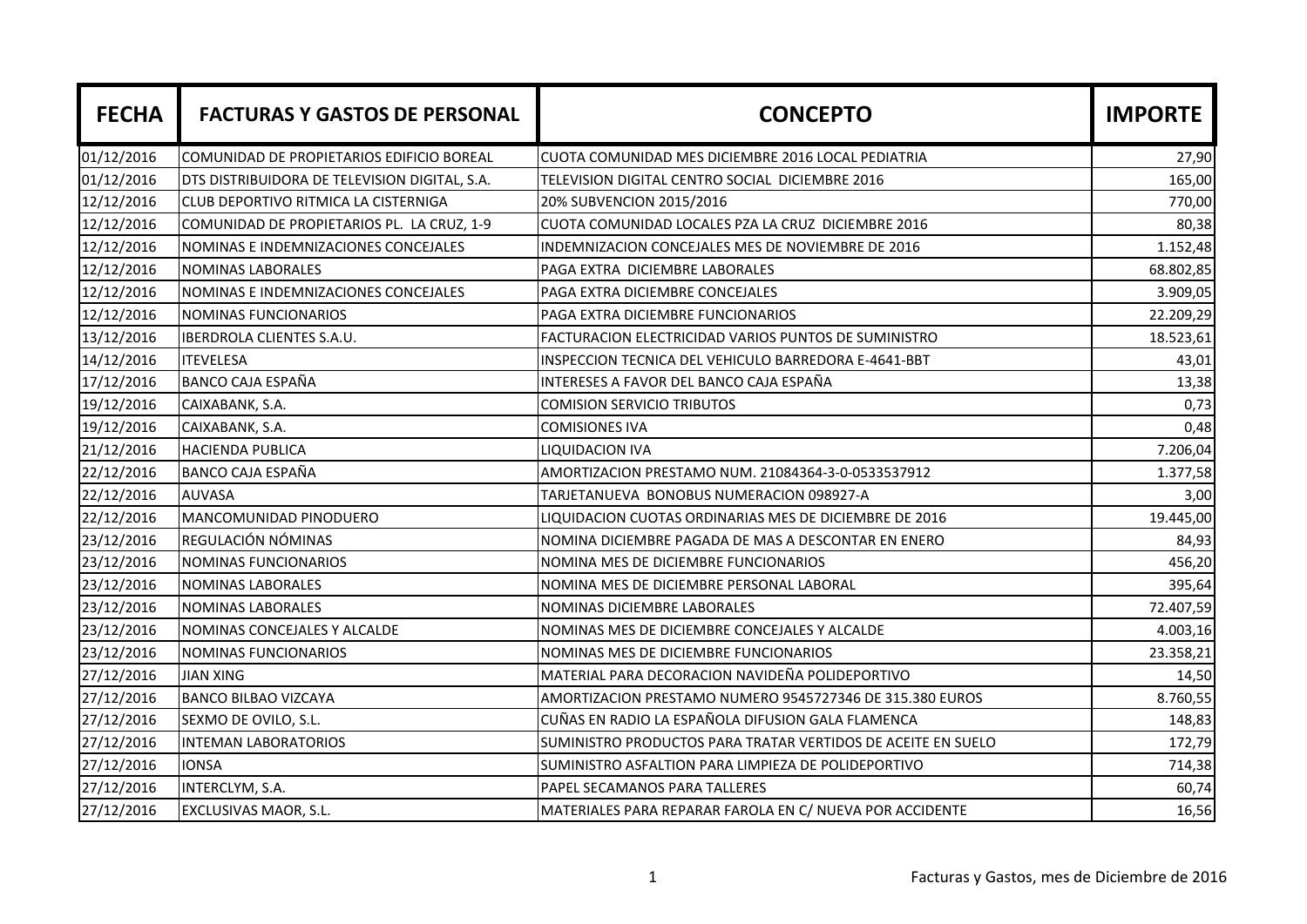| 27/12/2016 | COMERCIAL DE FUNDICION VALLISOLETANA   | REPARACION FUGAS EN CALLE TREBOL Y CALLE ERAS                              | 143,98    |
|------------|----------------------------------------|----------------------------------------------------------------------------|-----------|
| 27/12/2016 | APLICACIONES GESPOL S.L.               | IMPORTE COBROS RECIBIDOS TERCER TRIMESTRE 2016                             | 5.670,30  |
| 27/12/2016 | <b>ALCASA</b>                          | REPARAR VÁLVULAS EN GRUPO DE PRESION POLIDEPORTIVO                         | 20,33     |
| 27/12/2016 | CADIELSA, S.L.                         | SUMINISTROS PARA MANTENIMIENTO ALUMBRADO Y RADIADOR PARA CEAS              | 907,71    |
| 27/12/2016 | ROSARIO SAN JOSE FERNANDEZ             | PAQUETE DE ETIQUETAS PARA POLIDEPORTIVO                                    | 25,00     |
| 27/12/2016 | REFORMA 7, S.L                         | EJECUCION DE CIERRE DE SEGURIDAD EN PARCELA DEL SECTOR 7                   | 16.651,72 |
| 27/12/2016 | JOSE I. SOLOAGA MORALES                | HONORARIOS TRABAJO TOPOGRAFIA POLIGONO 4 PARCELA 105                       | 150,00    |
| 27/12/2016 | QUIMICA INDUSTRIAL MEDITERRANEA S.L.U. | SUMINISTRO PRODUCTOS PARA TALLER DE ELECTRICIDAD                           | 255,55    |
| 27/12/2016 | GAS NATURAL SERVICIOS SDG, S.A.        | GAS FRONTON MUNICIPAL PERIODO DEL 24.08 AL 23.9-2016                       | 99,85     |
| 27/12/2016 | GAS NATURAL SERVICIOS SDG, S.A.        | GAS COLEGIO JOAQUIN DIAZ PERIODO DEL 24.08 AL 23.9-2016                    | 1.276,21  |
| 27/12/2016 | GAS NATURAL SERVICIOS SDG, S.A.        | GAS CASA CONSISTORIAL PERIODO DEL 24.08 AL 23.9-2016                       | 99,85     |
| 27/12/2016 | GAS NATURAL SERVICIOS SDG, S.A.        | GAS NATURAL CONSULTORIO MEDICO PERIODO DEL 24.08 AL 23.9-2016              | 110,98    |
| 27/12/2016 | GAS NATURAL SERVICIOS SDG, S.A.        | GAS NATURAL CASA DE CULTURA PERIODO DEL 24.08 AL 23.9-2016                 | 99,85     |
| 27/12/2016 | GAS NATURAL SERVICIOS SDG, S.A.        | GAS VESTUARIOS TRABAJADORES PERIODO DEL 3.8 AL 3.10 DE 2016                | 26,66     |
| 27/12/2016 | GAS NATURAL SERVICIOS SDG, S.A.        | SGAS NATURAL VIVIENDA C/ PINODUERO 4-2º A PERIODO DEL 3.8 AL 3.10 DE 2016  | 61,25     |
| 27/12/2016 | GAS NATURAL S.U.R. SDG, S.A.           | GAS NATURAL CASA DEL ARTE PERIODO DEL 3.8 AL 3.10 DE 2016                  | 24,47     |
| 27/12/2016 | GAS NATURAL S.U.R. SDG, S.A.           | GAS NATURAL NAVE TEATRO PERIODO DEL 3.8 AL 3.10 DE 2016                    | 24,47     |
| 27/12/2016 | GAS NATURAL S.U.R. SDG, S.A.           | GAS NATURAL VESTUARIOS FUTBITO PERIODO DEL 24.08 AL 23.9-2016              | 122,51    |
| 27/12/2016 | GAS NATURAL S.U.R. SDG, S.A.           | GAS NATURAL VIVIENDA C/ PINODUERO, 4 -1º A PERIODO DEL 3.8 AL 3.10 DE 2016 | 13,79     |
| 27/12/2016 | GAS NATURAL S.U.R. SDG, S.A.           | GAS NATURAL P.I. JUVENIL PERIODO DEL 3.8 AL 3.10 DE 2016                   | 24,47     |
| 27/12/2016 | GARCIA CARRERA FELIX(PELICANO)         | SUMINISTROS PARA JARDINERIA, COLEGIO JOAQUIN DIAZ Y TALLERES               | 468,77    |
| 27/12/2016 | NET DESIGN STUDIO, S.L.                | ALOJAMIENTO CORREO, RENOVACION DOMINIO Y PLAN ANTIVIRUS                    | 300,08    |
| 27/12/2016 | COMMCYL 2000 SLU                       | REPROGRAMAR CENTRALITA EN CONSULTORIO MEDICO                               | 72,50     |
| 27/12/2016 | TRANSCON VALLADOLID, S.A.              | GESTION RESIUDOS HUERTOS ECOLOGICOS NOVIEMBRE 2016                         | 251,90    |
| 27/12/2016 | TRANSCON VALLADOLID, S.A.              | GESTION RESIDUOS Y ALQUILER CONTENEDOR P.I. LA MORA NOV.2016               | 669,24    |
| 27/12/2016 | TRANSCON VALLADOLID, S.A.              | GESTION PUNTO LIMPIO MES DE NOVIEMBRE DE 2016                              | 987,34    |
| 27/12/2016 | WORK-MEN C.B.                          | SUMINISTRO VESTUARIO PARA TRABAJADORES                                     | 4.508,96  |
| 27/12/2016 | ANA GONZALEZ MIGUEL                    | COSTO SUBVENCIÓN CLASES RESTAURACIÓN TRABAJADORAS/ES SEGÚN CONVENIO        | 90,00     |
| 27/12/2016 | DECORACION MORALES HOGAR, S.L.         | SCREEN 140X180 IMPRESO CON COLOCACION Y RETIRADA ANTERIORES                | 961,05    |
| 27/12/2016 | FRANYAL, S.L.                          | MANTENIMIENTO SECTOR 3 Y 4 MES DE NOVIEMBRE DE 2016                        | 2.096,93  |
| 27/12/2016 | CONSTRUCCIONES Y CONTRATAS, S.A.       | MANTENIMIENTO RED DE SANEAMIENTO MES DE NOVIEMBRE DE 2016                  | 417,63    |
| 27/12/2016 | INTERCLYM, S.A.                        | SUMINISTRO PRODUCTOS PARA SERVICIO DE LIMPIEZA                             | 281,20    |
| 27/12/2016 | AGUAS DE VALLADOLID, S.A.              | CONSUMO AGUA MES DE NOVIEMBRE DE 2016                                      | 21.706,67 |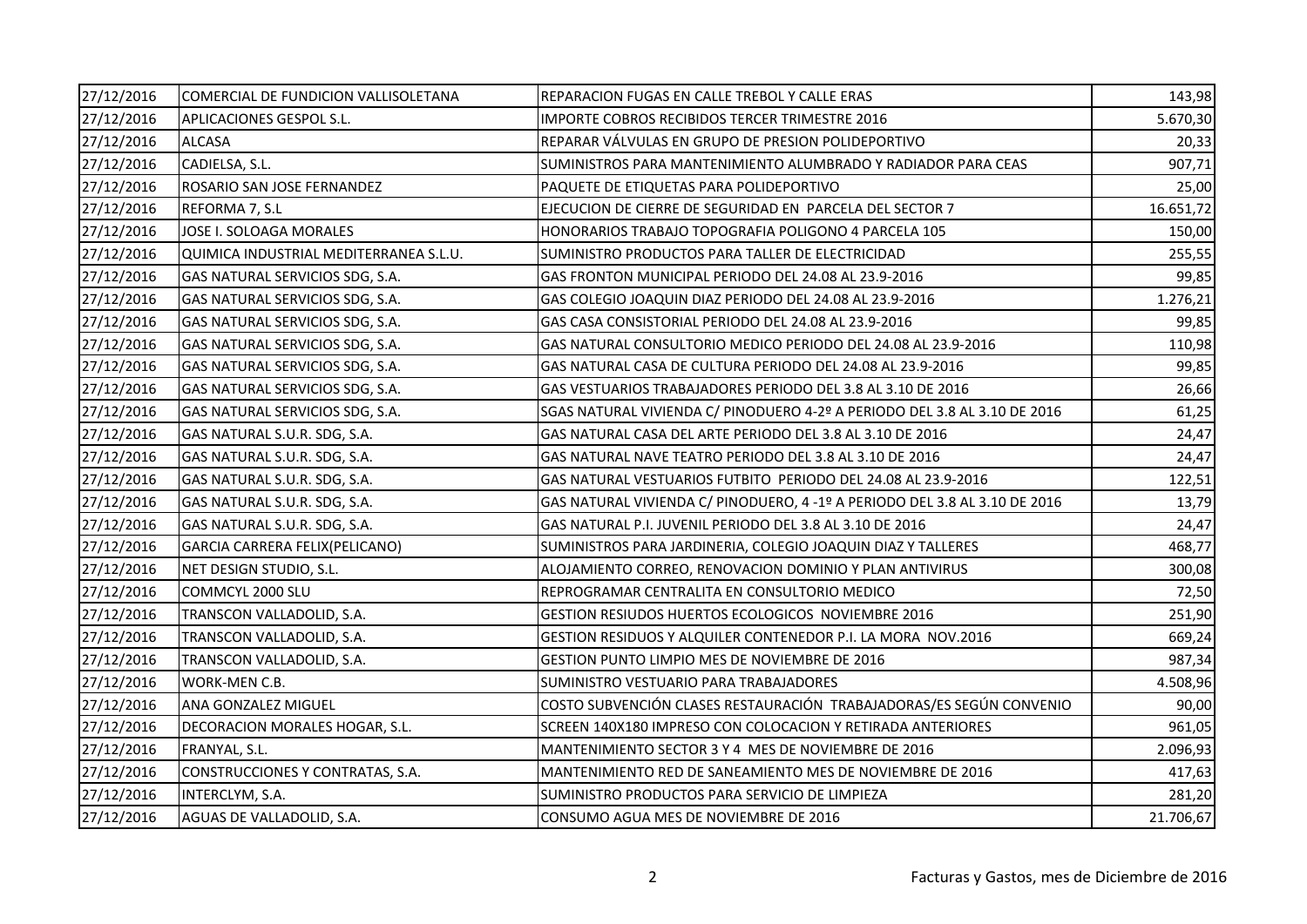| 27/12/2016 | <b>MAPFRE VIDA</b>                        | SEGURO DE ACCIDENTES PARA VOLUNTARIOS IV CARRERA DEL PAVO                | 150,00    |
|------------|-------------------------------------------|--------------------------------------------------------------------------|-----------|
| 27/12/2016 | <b>ALCASA</b>                             | GRIFO LAVABO PARA COLEGIO J. DIAZ Y MATERIALES PARA REPARACIONES         | 163,17    |
| 27/12/2016 | AUTO-REPUESTOS BARAJAS, S.L.              | SUMINISTRO FILTROS PARA VEHICULOS                                        | 76,10     |
| 27/12/2016 | HIJO DE CIRIACO SANCHEZ, S.A.             | TUBO CUADRADO PARA TALLER METALICO                                       | 15,39     |
| 27/12/2016 | GASES Y SOLDADURAS DE CASTILLA, S.L.      | OXIGENO Y ACETILENO PARA EQUIPO DE OXICORTE                              | 186,49    |
| 27/12/2016 | TECNICAS DE AHORRO ENERGETICO, S.L.       | MANTENIMIENTO CLIMATIZACION VARIOS EDIFICIOS MUNICIPALES NOV. 2016       | 598,95    |
| 27/12/2016 | TECNICAS DE AHORRO ENERGETICO, S.L.       | MANTENIMIENTO SISTEMA CLIMATIZACION CASA DE CULTURA MES NOV. 2016        | 133,10    |
| 27/12/2016 | CERAMICA ZARATAN S.A.                     | RESIDUOS BIODEGRADABLES PODAS MES DE NOVIEMBRE DE 2016                   | 376,75    |
| 27/12/2016 | EL NORTE DE CASTILLA, S.A.                | PUBLICACION ANUNCIO OFICIAL EXPTE362/2016 EN EL NORTE DE CASTILLA        | 234,74    |
| 27/12/2016 | PASCUAL ARRANZ G., S.L. OLIVETTI          | TONER CANON, TONER BROTHER HP, CARPETAS COLGANTES Y ETIQUETAS TERMICAS   | 190,33    |
| 27/12/2016 | ALMACENES CAMARA, S.A.                    | SUMINISTRO BISAGRAS Y LISTONES PARA MESA Y BANCOS DEL TALLER METALICO    | 16,36     |
| 27/12/2016 | SUMINISTROS INDUSTRIALES VALLADOLID, S.L. | REPARACION PUERTA AYUNTAMIENTO Y REMANENTES PARA TALLERES                | 96,65     |
| 27/12/2016 | PASCUAL ARRANZ G., S.L. OLIVETTI          | FACTURACION COPIAS VARIOS EDIFICIOS MUNICIPALES                          | 267,72    |
| 27/12/2016 | CERAMICAS SANCHEZ, S.L.                   | SUMINISTRO INODORO INFANTIL PARA COLEGIO JOAQUIN DIAZ                    | 79,12     |
| 27/12/2016 | MATA DIGITAL, S.L.                        | TRABAJO DE DISEÑO E IMPRESION DE LONA CONTRA LA VIOLENCIA DE GENERO      | 266,68    |
| 27/12/2016 | <b>SCHINDLER</b>                          | MANTENIMIENTO ASCENSOR CASA DE CULTURA MES DE NOVIEMBRE DE 2016          | 233,12    |
| 27/12/2016 | <b>SCHINDLER</b>                          | MANTENIMIENTO ASCENSOR CENTRO SOCIAL MES DE NOVIEMBRE DE 2016            | 71,50     |
| 27/12/2016 | <b>AUVASA</b>                             | SUBVENCION A LA EXPLOTACION DICIEMBRE DE 2016                            | 20.879,12 |
| 27/12/2016 | IBERDROLA CLIENTES S.A.U.                 | FACTURACION ALUMBRADO PUBLICO Y VARIOS EDIFICIOS MUNICIPALES             | 10.530,88 |
| 27/12/2016 | CORREOS Y TELEGRAFOS, S.A.                | FACTURACION SERVICIO DE CORREOS MES DE NOVIEMBRE DE 2016                 | 693,32    |
| 27/12/2016 | GAS NATURAL SERVICIOS SDG, S.A.           | GAS NATURAL CONSULTORIO MEDICO PERIODO DEL 24.9 AL 24.10-2016            | 183,84    |
| 27/12/2016 | GAS NATURAL SERVICIOS SDG, S.A.           | GAS NATURAL COLEGIO JOAQUIN DIAZ PERIODO DEL 24.9 AL 24.10-2016          | 99,85     |
| 27/12/2016 | GAS NATURAL SERVICIOS SDG, S.A.           | GAS NATURAL FRONTON MUNICIPAL PERIODO DEL 24.9 AL 24.10-2016             | 99,85     |
| 27/12/2016 | GAS NATURAL SERVICIOS SDG, S.A.           | GAS NATURAL CASA CONSISTORIAL PERIODO DEL 24.9 AL 24.10-2016             | 99,85     |
| 27/12/2016 | GAS NATURAL S.U.R. SDG, S.A.              | GAS NATURAL VESTUARIOS CAMPO FUTBITO PERIODO DEL 24.9 AL 24.10-2016      | 147,89    |
| 27/12/2016 | GAS NATURAL SERVICIOS SDG, S.A.           | GAS NATURAL CASA DE CULTURA PERIODO DEL 24.9 AL 24.10-2016               | 267,60    |
| 27/12/2016 | CADIELSA, S.L.                            | SUMINISTROS PARA MANTENIMIENTO ALUMBRADO PUBLICO, E INSTALACIONES        | 998,48    |
| 27/12/2016 | CATELSA, S.L.                             | ADAPTACION RED DE RADIOCOMUNICACIONES DE LA POLICIA A LA NUEVA NORMATIVA | 654,31    |
| 27/12/2016 | BLAPE RENTA, S.L.                         | ALQUILER DOS DIAS PLATAFORMA TIJERA PARA POLIDEPORTIVO                   | 217,80    |
| 27/12/2016 | <b>BLAPE RENTA, S.L.</b>                  | ALQUILER VALLAS PARA CELEBRACION IV CARRERA DEL PAVO 2016                | 254,10    |
| 27/12/2016 | UTE PLANTA DE TRATAMIENTO DE VALLADOLID   | RECOGIDA SELECTIVA RESIDUOS SOLIDOS URBANOS NOVIEMBRE 2016               | 92,13     |
| 27/12/2016 | UTE PLANTA DE TRATAMIENTO DE VALLADOLID   | IMPUESTO SOBRE ELIMINACION DE RESIDUOS DE 01/12/2016                     | 15,86     |
| 27/12/2016 | BENEFICIARIOS/AS BONOBUS                  | RECARGA BONOBUS MES DE DICIEMBRE DE 2016                                 | 98,00     |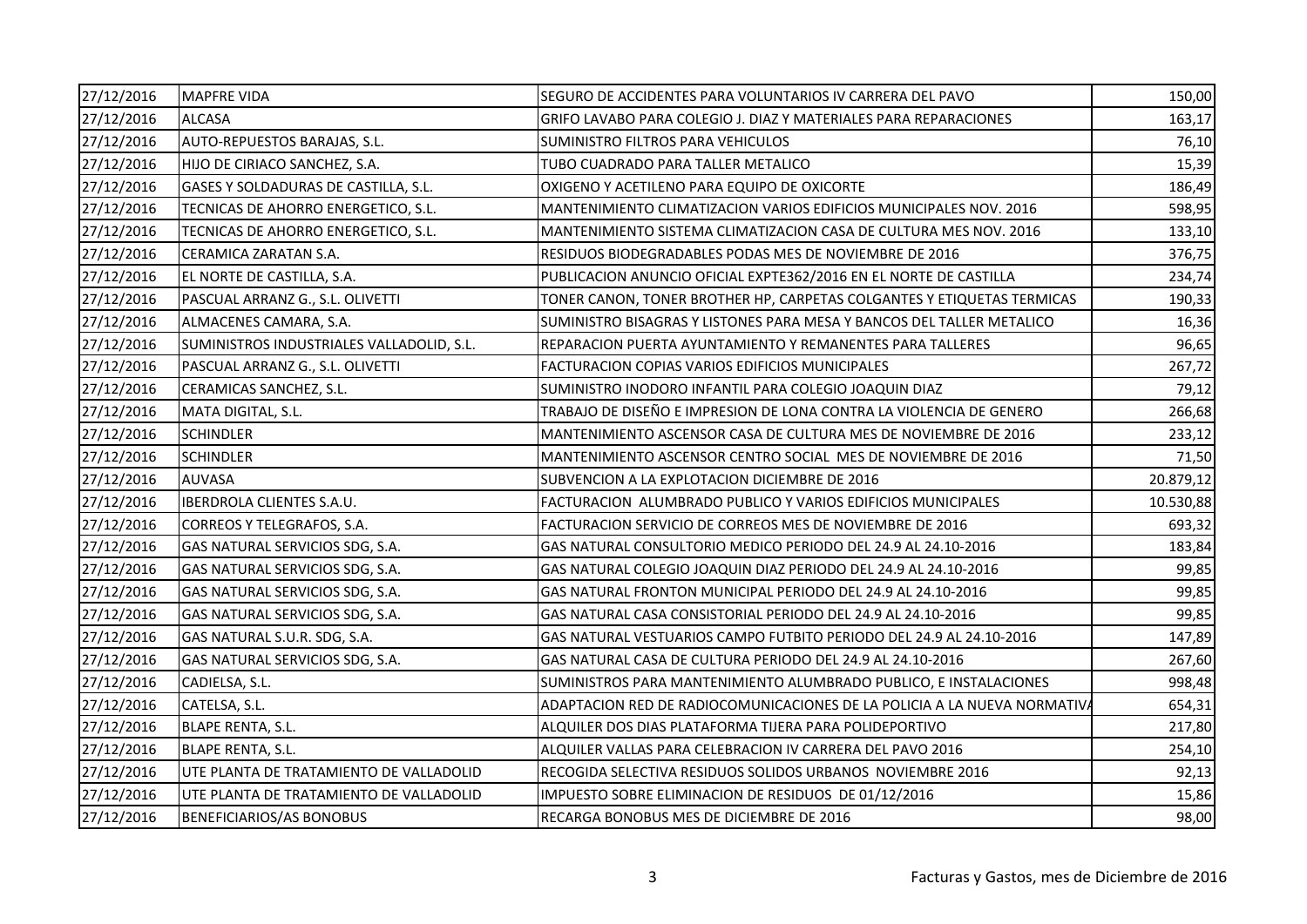| 27/12/2016 | IGC, INSPECCION Y GARANTIA DE CALIDAD, S        | INSPECCION ELECTRICA VARIOS EDIFICIOS MUNICIPALES                    | 2.032,80 |
|------------|-------------------------------------------------|----------------------------------------------------------------------|----------|
| 27/12/2016 | RICARDO ALONSO MUÑOZ                            | MATERIALES DE CONSTRUCCION PARA OBRAS DE ALBAÑILERIA Y POLIDEPORTIVO | 231,72   |
| 27/12/2016 | MT SERVICIOS EDUCATIVOS, S.L.                   | ACTIVIDADES EXTRAESCOLARES MES DE NOVIEMBRE DE 2016                  | 697,61   |
| 27/12/2016 | MT SERVICIOS EDUCATIVOS, S.L.                   | DOS VELADAS NOCTURNAS DEPORTES                                       | 56,00    |
| 27/12/2016 | ARTES GRAFICAS ANGELMA, S.A.                    | REVISTA N.º 36 LA VOZ DE LA CISTERNIGA                               | 2.000,00 |
| 27/12/2016 | DISCOMTES VALLADOLID, S.L.                      | SUMINISTRO GASOLEO A ADITIVADO PARA AUTOMOCION                       | 992,20   |
| 27/12/2016 | MT SERVICIOS EDUCATIVOS, S.L.                   | COSTO SUBVENCIÓN CLASES PARA TRABAJADORAS/ES E HIJOS SEGÚN CONVENIO  | 513,49   |
| 27/12/2016 | GENERALI ESPAÑA S.A. DE SEGUROS                 | SEGURO JOHN DEERE E2240BFL PERIODO DLE 17/12/2016 AL 17/12/2017      | 174,65   |
| 29/12/2016 | JUDO CLUB FINISTERRE LA CISTERNIGA              | 20% SUBVENCION CLUB DE JUDO EJERCICIO 2016                           | 600,00   |
| 29/12/2016 | BANCO CAJA ESPAÑA                               | COMISION TRANSFERENCIA PAGO CUOTAS SINDICALES DICIEMBRE 2016         | 3,00     |
| 29/12/2016 | SECCION SINDICAL SEPPME DE VALLADOLID           | CUOTAS SINDICALES VIGILANTES MUNICIPALES MES DICIEMBRE DE 2016       | 42,00    |
| 29/12/2016 | DIPUTACION PROVINCIAL DE VALLADOLID             | PUBLICACION BOP 09/11/16 INFORMACION PUBLICA EXTE 2478/2016          | 15,60    |
| 29/12/2016 | MINISTERIO DE ECONOMIA Y HACIENDA               | REINTEGRO PTE LIQUIDACION 2008 MES DE DICIEMBRE                      | 425,62   |
| 29/12/2016 | MINISTERIO DE ECONOMIA Y HACIENDA               | REINTEGRO PTE LIQUIDACION 2009 MES DE DICIEMBRE                      | 2.086,33 |
| 29/12/2016 | ASOC. DE JUBILADOS Y PENSIONISTAS SAN ILDEFONSO | SUBVENCION PARA ASOCIACION DE JUBILADOS 2016                         | 5.000,00 |
| 29/12/2016 | ASOC DE FAMILIAS DE ALUMNOS DEL CEIP J. DIAZ    | SUBVENCIONES AFAS 2016- AFA COLEGIO JOAQUIN DIAZ                     | 3.623,00 |
| 29/12/2016 | ASOC. FAMILIAS ALUMNOS COLEGIO F. C. LOMAS      | SUBVENCIONES AFAS 2016.- AFA COLEGIO FÉLIX CUADRADO LOMAS            | 2.627,00 |
| 30/12/2016 | CLUB DEPORTIVO CICLISTA LA CISTERNIGA           | 20% SUBVENCION CLUB CICLISTA TEMPORADA 2015-2016                     | 840,00   |
| 30/12/2016 | C.D. LA CISTERNIGA CLUB DE FUTBOL               | 20% SUBVENCION TEMPORADA 2015/2016                                   | 1.540,00 |
| 30/12/2016 | CLUB DEPORTIVO RITMICA LA CISTERNIGA            | 80% ANTICIPO SUBVENCION TEMPORADA 2016/2017                          | 3.080,00 |
| 30/12/2016 | CLUB DEPORTIVO CICLISTA LA CISTERNIGA           | 80% ANTICIPO SUBVENCION TEMPORADA 2016/2017                          | 3.360,00 |
| 30/12/2016 | <b>C.D BASKET LA CISTERNIGA</b>                 | 80% ANTICIPO SUBVENCION TEMPORADA 2016/2017                          | 3.360,00 |
| 30/12/2016 | C.D. LA CISTERNIGA CLUB DE FUTBOL               | 80% ANTICIPO SUBVENCION TEMPORADA 2016/2017                          | 6.160,00 |
| 30/12/2016 | BANCO CAJA ESPAÑA                               | <b>COMISION PRESENTACION PROCESO</b>                                 | 0,54     |
| 30/12/2016 | BANCO CAJA ESPAÑA                               | COMISIONES COBROS CON TARJETAS DE CREDITO DICIEMBRE 2016             | 20,67    |
| 30/12/2016 | MANCOMUNIDAD TIERRAS DE VALLADOLID              | CUOTA EJERCICIO 2016 MANCOMUNIDAD TIERRAS DE VALLADOLID              | 2.688,00 |
| 30/12/2016 | TESORERIA GENERAL DE LA SEGURIDAD SOCIAL        | CUOTAS POR CUENTA DE LOS TRABAJADORES MES DE NOVIEMBRE               | 8.512,48 |
| 30/12/2016 | TELEFONICA DE ESPAÑA, S,A,                      | FACTURACION TELEFONIA FIJA MES DE NOVIEMBRE DE 2016                  | 1.723,51 |
| 30/12/2016 | ROSARIO SAN JOSE FERNANDEZ                      | SUMINISTRO MATERIAL DE OFICINA PARA BIBLIOTECA                       | 21,60    |
| 30/12/2016 | ROSARIO SAN JOSE FERNANDEZ                      | SUMINISTRO MATERIAL DE OFICINA PARA BIBLIOTECA                       | 49,00    |
| 30/12/2016 | TELEFONICA MOVILES ESPAÑA, S.A.                 | TELEFONIA MOVIL PERIODO DEL 18.10 AL 17.11-2016                      | 680,38   |
| 30/12/2016 | OFIREYCO, S.L.                                  | PAPEL A4 NAVIGATOR 80 G 500H UNIVERSAL                               | 900,24   |
| 30/12/2016 | ELENA SALVADOR TEJEDOR                          | SUMINISTRO KIT KAT PARA ACTIVIDADES DEPORTIVAS                       | 100,00   |